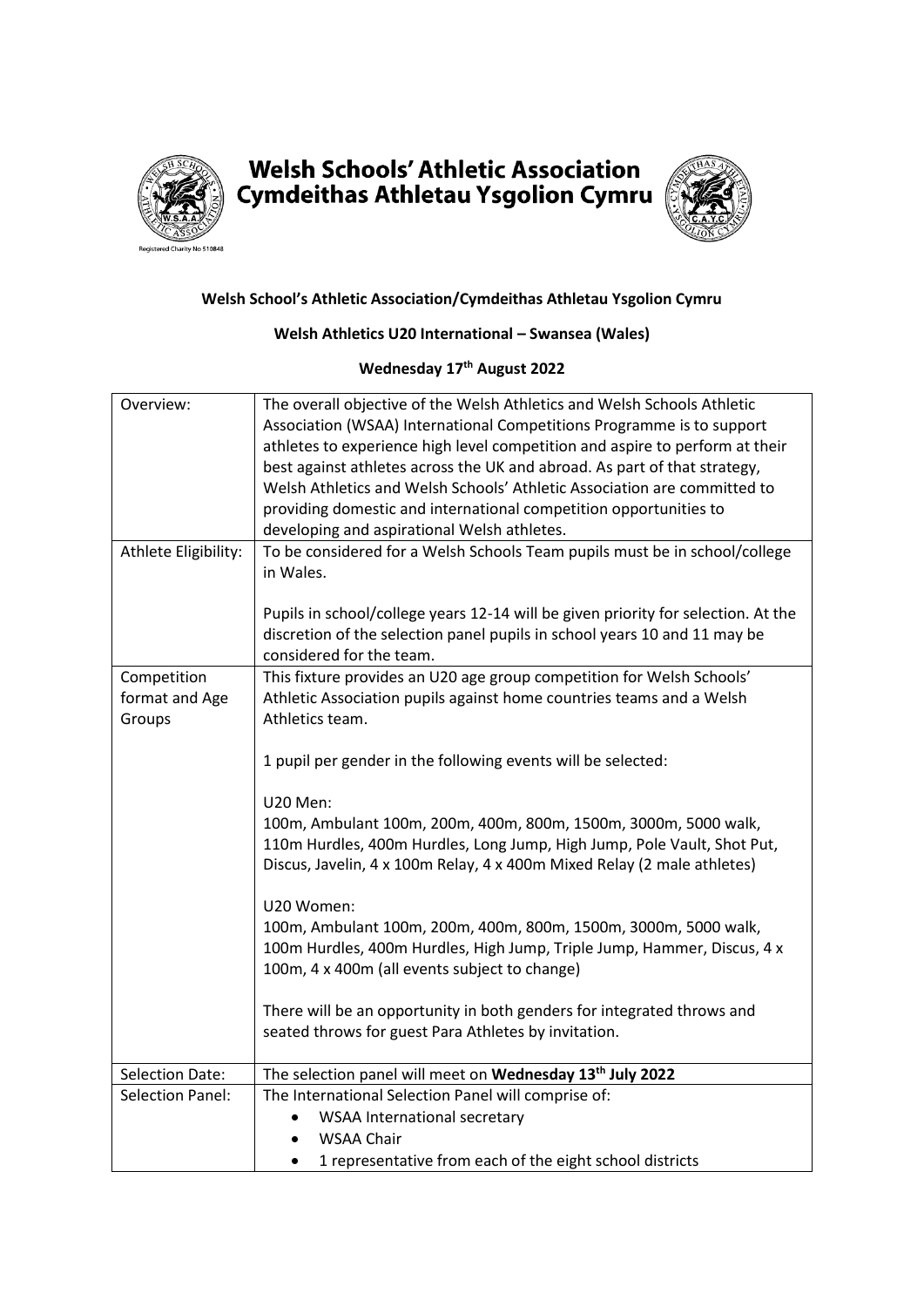|                            | 2 Welsh Athletics representative (including the Athletics Para<br>$\bullet$                                                                                                                                                                                                                                                                                                                                                                                                                        |               |           |  |
|----------------------------|----------------------------------------------------------------------------------------------------------------------------------------------------------------------------------------------------------------------------------------------------------------------------------------------------------------------------------------------------------------------------------------------------------------------------------------------------------------------------------------------------|---------------|-----------|--|
|                            | Pathway lead)                                                                                                                                                                                                                                                                                                                                                                                                                                                                                      |               |           |  |
| <b>Selection Basis:</b>    | Selections will be based on the following:                                                                                                                                                                                                                                                                                                                                                                                                                                                         |               |           |  |
|                            | 1. Pupils must have achieved the WSAA U20 international competition<br>standard outlined below between January 1st, 2021 and July 12th,<br>2022. Performances must be ratified on the power of 10 rankings<br>website.                                                                                                                                                                                                                                                                             |               |           |  |
|                            | Men                                                                                                                                                                                                                                                                                                                                                                                                                                                                                                | Event         | Women     |  |
|                            | 11.20                                                                                                                                                                                                                                                                                                                                                                                                                                                                                              | 100m          | 12.60     |  |
|                            | 22.75                                                                                                                                                                                                                                                                                                                                                                                                                                                                                              | 200m          | 25.50     |  |
|                            | 51.00                                                                                                                                                                                                                                                                                                                                                                                                                                                                                              | 400m          | 57.00     |  |
|                            | 1.58                                                                                                                                                                                                                                                                                                                                                                                                                                                                                               | 800m          | 2.17      |  |
|                            | 4.11/4:00                                                                                                                                                                                                                                                                                                                                                                                                                                                                                          | 1500m         | 5.10/4.45 |  |
|                            |                                                                                                                                                                                                                                                                                                                                                                                                                                                                                                    | 3000m         |           |  |
|                            | 8.55                                                                                                                                                                                                                                                                                                                                                                                                                                                                                               | 5000m Walk    | 10.30     |  |
|                            | 23:00<br>15.20                                                                                                                                                                                                                                                                                                                                                                                                                                                                                     |               | 27:00     |  |
|                            |                                                                                                                                                                                                                                                                                                                                                                                                                                                                                                    | 110m/100Mh    | 15.75     |  |
|                            | 57.50                                                                                                                                                                                                                                                                                                                                                                                                                                                                                              | 400H          | 65.50     |  |
|                            |                                                                                                                                                                                                                                                                                                                                                                                                                                                                                                    | TJ            | 10.75     |  |
|                            | 1.85                                                                                                                                                                                                                                                                                                                                                                                                                                                                                               | HJ            | 1.63      |  |
|                            | 4.10                                                                                                                                                                                                                                                                                                                                                                                                                                                                                               | PV            |           |  |
|                            | 13.50                                                                                                                                                                                                                                                                                                                                                                                                                                                                                              | <b>Shot</b>   |           |  |
|                            | 43.00                                                                                                                                                                                                                                                                                                                                                                                                                                                                                              | <b>Discus</b> | 33.00     |  |
|                            |                                                                                                                                                                                                                                                                                                                                                                                                                                                                                                    | Hammer        | 40.00     |  |
|                            | 51.00                                                                                                                                                                                                                                                                                                                                                                                                                                                                                              | Javelin       |           |  |
|                            | 2. Pupils are encouraged to attend the Welsh Schools' Athletic<br>Association Track and Field Championships held on Saturday July<br>2nd. A commitment to competing for your school and district will be<br>taken into consideration by the selection panel.<br>3. Para athletes will be selected based on Raza Points and 2022 power<br>of 10 rankings. Para athletes must have an IPC or UKA classification.<br>Please note there is no obligation for the panel to fill all available positions |               |           |  |
| <b>Pupil Notification:</b> | Pupils will be notified of their selection within 24 hours of the Selection<br>Meeting.                                                                                                                                                                                                                                                                                                                                                                                                            |               |           |  |
| <b>Appeals Process:</b>    | There shall be no right of appeal to the selection of the Welsh team made by<br>the Panel.                                                                                                                                                                                                                                                                                                                                                                                                         |               |           |  |
| De-Selection               | De-selection of a pupil may occur following:                                                                                                                                                                                                                                                                                                                                                                                                                                                       |               |           |  |
| Process:                   | 1. Failure to achieve the standard fitness testing protocols                                                                                                                                                                                                                                                                                                                                                                                                                                       |               |           |  |
|                            | 2. Failure to adhere to the Welsh Athletics and Welsh Schools' Athletic                                                                                                                                                                                                                                                                                                                                                                                                                            |               |           |  |
|                            | Association athlete code of conduct                                                                                                                                                                                                                                                                                                                                                                                                                                                                |               |           |  |
|                            | If any pupil sustains an injury following acceptance of their position on the<br>team, they are required to inform the team contacts below immediately.                                                                                                                                                                                                                                                                                                                                            |               |           |  |